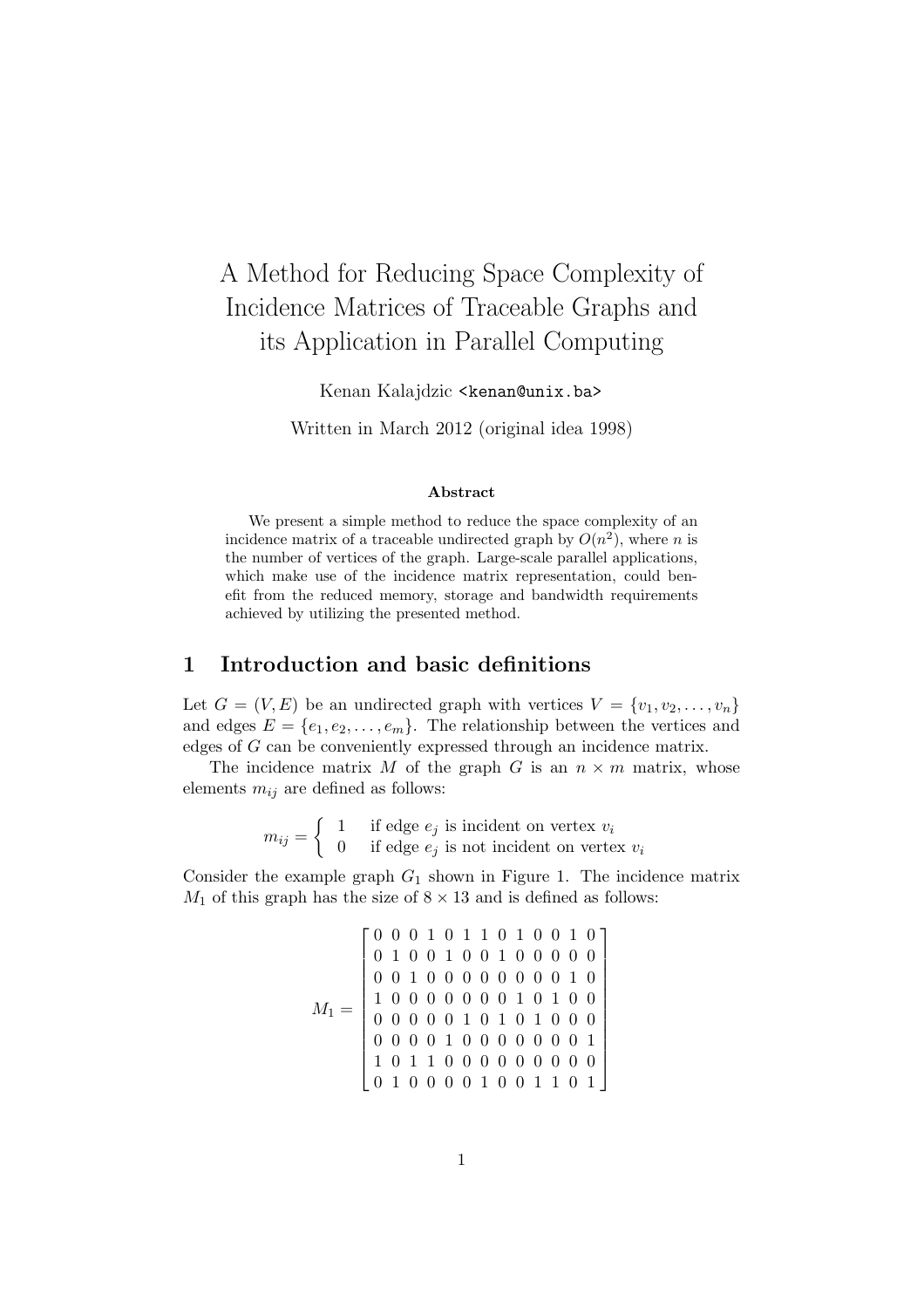Looking at the matrix  $M_1$ , it is hard to observe any regular structure. In the general case, the vertices and edges of  $G_1$  are named arbitrarily, which makes the distribution of 0s and 1s in the matrix  $M_1$  irregular.



Figure 1: Graph  $G_1$  with 8 vertices and 13 edges

Let us assume that  $G$  is a traceable graph. This means that there exists at least one simple path P which connects all the vertices of G. Such a path is called Hamiltonian or traceable. In the forthcoming discussion we demonstrate how it is possible to reorder the vertices and edges of any traceable graph to produce a corresponding incidence matrix with a partly regular structure.



**Figure 2:** Two different Hamiltonian paths of the graph  $G_1$ 

For the purpose of illustration, let us consider the example graph  $G_1$ . It is easy to see that  $G_1$  is traceable and contains multiple Hamiltonian paths (Figure 2).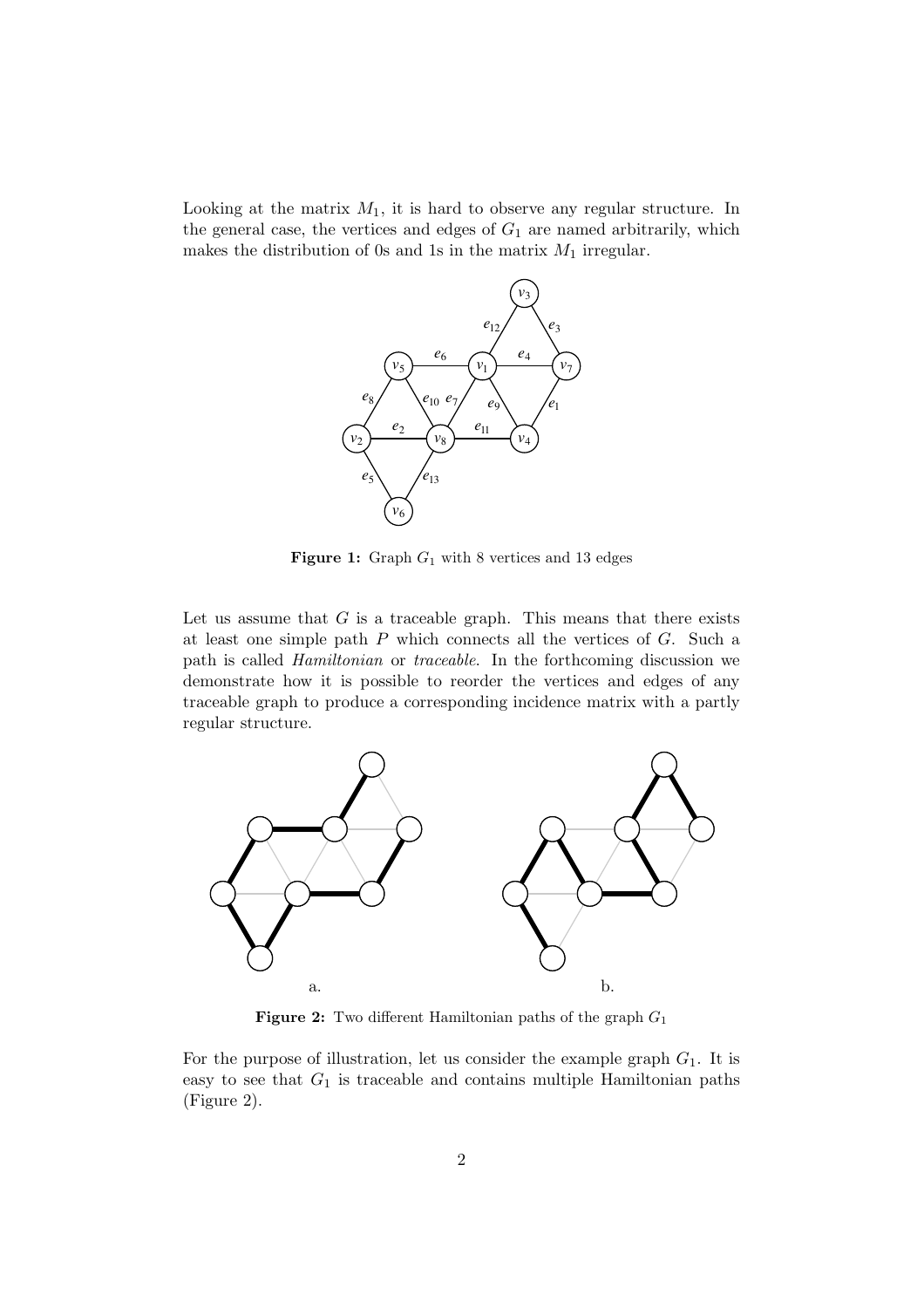

Figure 3: A connected graph without a Hamiltonian path

A slightly different graph is shown in Figure 3. Despite being connected, this graph is not traceable, meaning it is not possible to find a simple path which connects all its vertices. The method, which we describe in the following section, is therefore not applicable to this graph.

## 2 Description of the method

Let  $P_1$  be a Hamiltonian path of  $G_1$ . For the purpose of discussion, we assume  $P_1$  is the path shown in Figure 2b. Once we have chosen the path  $P_1$ , we continue with the following procedure:

- 1. Beginning with the start vertex, which we name  $v_1'$  $_1'$ , we continue naming all the vertices along the path  $P_1$  sequentially, so that their indices are increasing as we traverse  $P_1$  from the start to the end.
- 2. Subsequently, we name all the edges of  $P_1$ , so that the edge connecting vertices  $v_i'$  $i$  and  $v'_{i+1}$  is named  $e'_{i}$  $i, i = 1, 2, \ldots, n-1.$
- 3. Finally, we name the remaining edges  $e'_{i}$  $e'_{n+1}, \ldots, e'_{m}$  in an arbitrary fashion.

The result is shown in Figure 4. The corresponding incidence matrix  $M'_1$ defines the relationships between the renamed vertices and edges of  $G_1$ :

M′ <sup>1</sup> = 1 0 0 0 0 0 0 0 0 0 0 1 1 1 1 0 0 0 0 0 0 0 0 0 0 0 0 1 1 0 0 0 0 0 0 1 1 0 1 0 0 1 1 0 0 0 0 0 0 0 1 0 0 0 0 1 1 0 0 1 1 1 0 0 0 0 0 0 0 1 1 0 0 0 0 1 0 0 0 0 0 0 0 1 1 1 0 0 0 0 0 0 0 0 0 0 0 1 0 1 0 0 0 0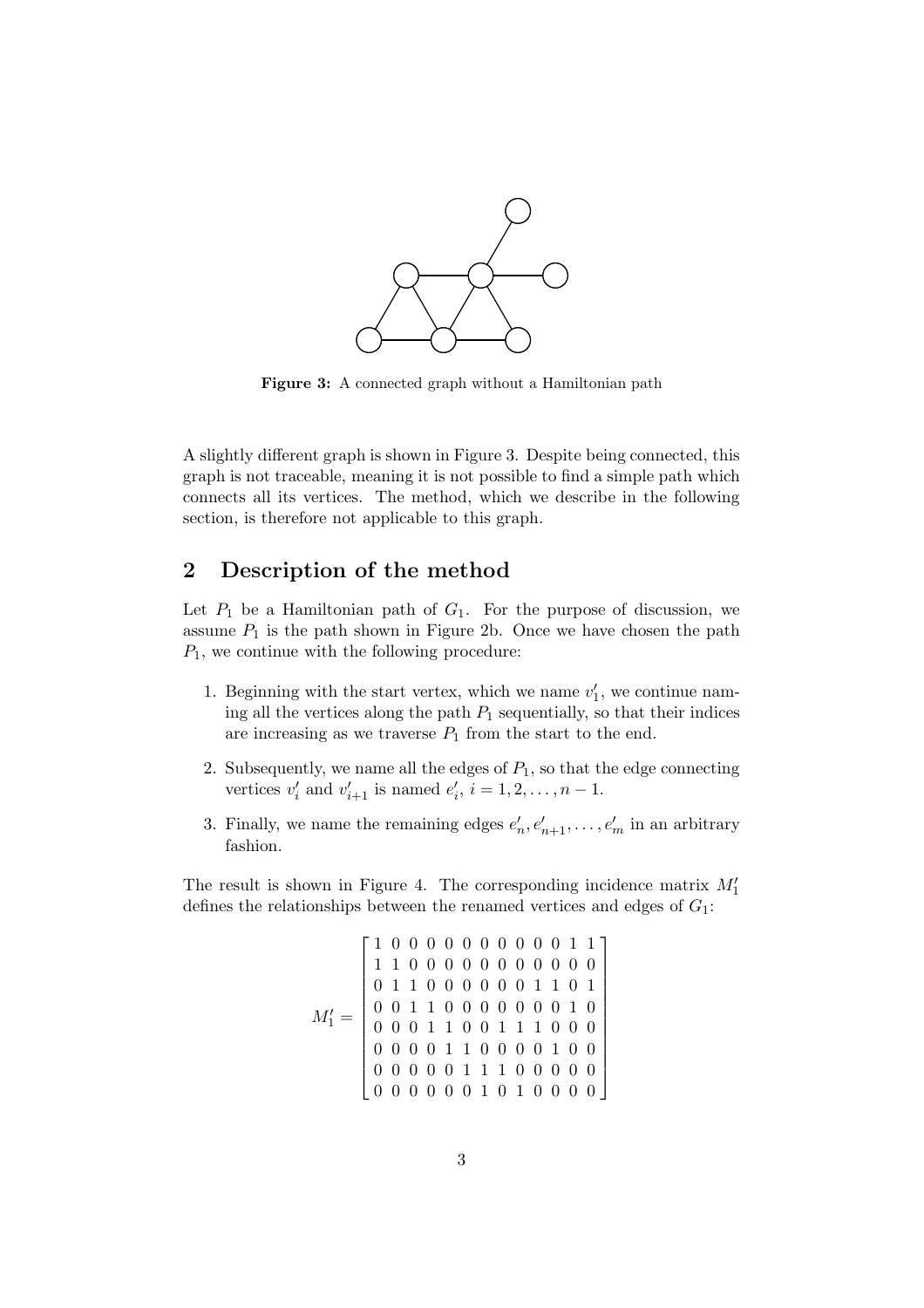

Figure 4: Graph  $G_1$  with renamed vertices and edges

As a result of renaming the vertices and edges along the path  $P_1$ , the seven leftmost columns of  $M'_1$  have a regular form, in which the 1s are distributed diagonally. The rightmost six columns of  $M'_1$  have a rather arbitrary distribution of 0s and 1s due to the way in which we named the remaining edges of  $G_1$ . We can now conveniently define the matrix  $M'_1$  as:

M′ <sup>1</sup> = -L ′ <sup>1</sup> <sup>R</sup>′ 1 , L′ <sup>1</sup> = 1 0 0 0 0 0 0 1 1 0 0 0 0 0 0 1 1 0 0 0 0 0 0 1 1 0 0 0 0 0 0 1 1 0 0 0 0 0 0 1 1 0 0 0 0 0 0 1 1 0 0 0 0 0 0 1 , R′ <sup>1</sup> = 0 0 0 0 1 1 0 0 0 0 0 0 0 0 1 1 0 1 0 0 0 0 1 0 1 1 1 0 0 0 0 0 0 1 0 0 1 0 0 0 0 0 0 1 0 0 0 0 

#### 2.1 Generalization of the presented method

The method described in the previous section can be used to transform an  $n \times m$  incidence matrix M of a traceable graph G into an equivalent incidence matrix  $M'$ , with two submatrices  $L'$  and  $R'$ , such that:

$$
M' = [L' R']
$$

The left submatrix  $L'$  is an  $n \times (n-1)$  matrix, whose elements  $l'_{ij}$  are defined as follows:

$$
l'_{ij} = \begin{cases} 1 & i = j \text{ or } i = j + 1 \\ 0 & \text{otherwise} \end{cases} \quad j \in \{1, 2, \dots, n - 1\}
$$